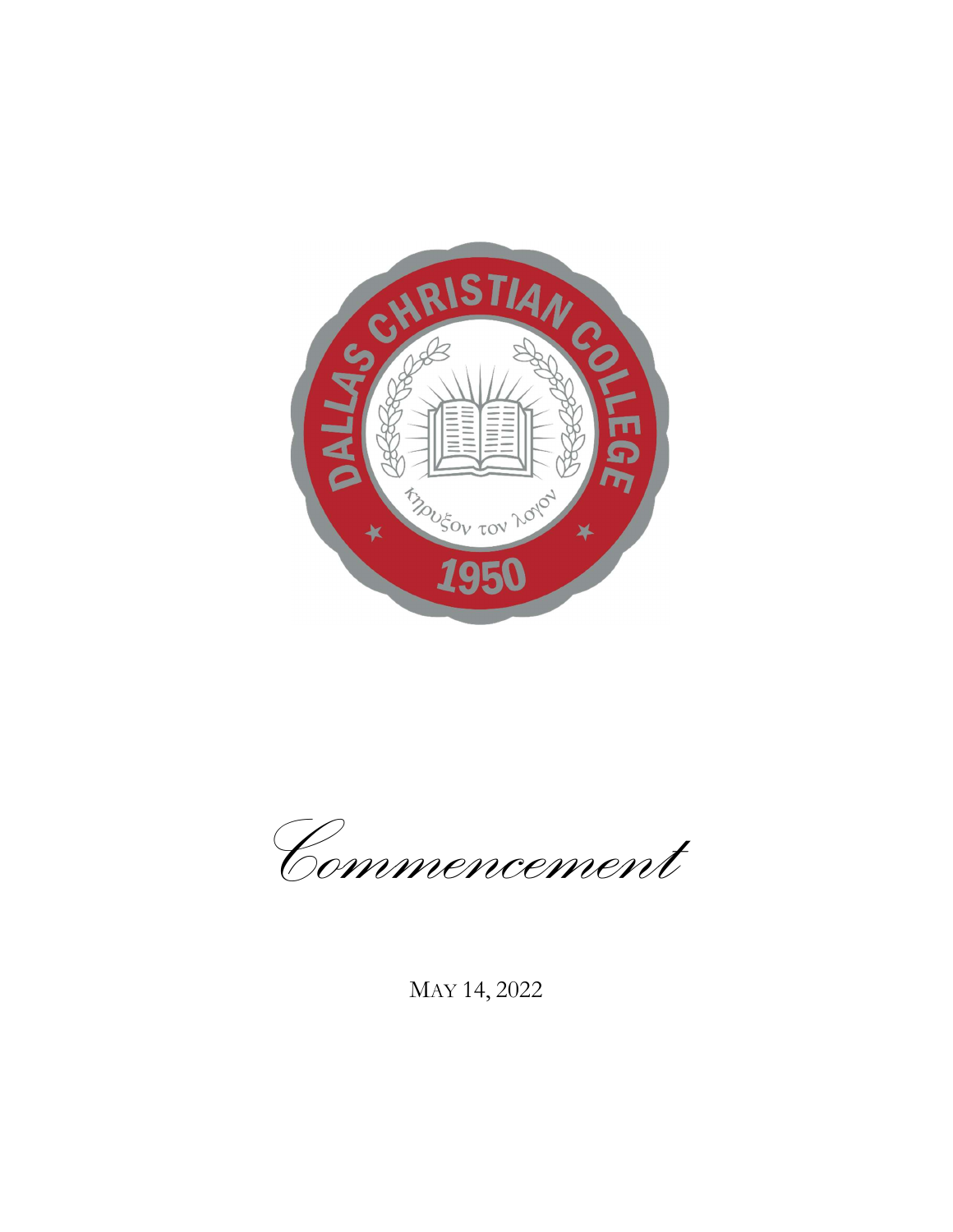$\hat{\sigma}$ 

# **COMMENCEMENT** COMPASS CHRISTIAN CHURCH

May 14, 2022, 11:00 a.m.

| Prelude                                    | <b>MR. SCOTT SPIES</b>                                                                     |
|--------------------------------------------|--------------------------------------------------------------------------------------------|
| * Processional                             | FACULTY AND 2022 CANDIDATES                                                                |
| * Invocation                               | DR. MATTHEW LAGRANGE                                                                       |
| Welcome                                    | PRESIDENT BRIAN D. SMITH                                                                   |
| * Scripture and Prayer                     | DR. MARSHALL DUNBAR                                                                        |
| * Congregational Singing                   | <b>DCC WORSHIP TEAM</b>                                                                    |
| Introduction of Speaker                    | PRESIDENT BRIAN D. SMITH                                                                   |
| <b>Commencement Address</b>                | MR. MARK WORLEY<br>Vice President for Advancement, Dallas Christian College, Dallas, Texas |
| Honor Recognitions                         | DR. JOHN DERRY                                                                             |
| Presentation of Graduates                  | MS. CRYSTAL LAIDACKER                                                                      |
| Awarding of Degrees                        | <b>REPRESENTATIVE</b><br><b>Board of Trustees</b>                                          |
| Conferral of Degrees                       | PRESIDENT BRIAN D. SMITH                                                                   |
| * Alma Mater<br>'Hail to Dallas Christian" | DR. DANA IHM<br>James Earl Ladd II                                                         |
| * Congregational Singing                   | <b>DCC WORSHIP TEAM</b>                                                                    |
| Closing Statement                          | PRESIDENT BRIAN D. SMITH                                                                   |
| * Benediction                              | MR. BRUCE LONG                                                                             |
| * Recessional                              | FACULTY AND 2022 CANDIDATES                                                                |
| Postlude                                   | <b>MR. SCOTT SPIES</b>                                                                     |

\* Audience please stand.

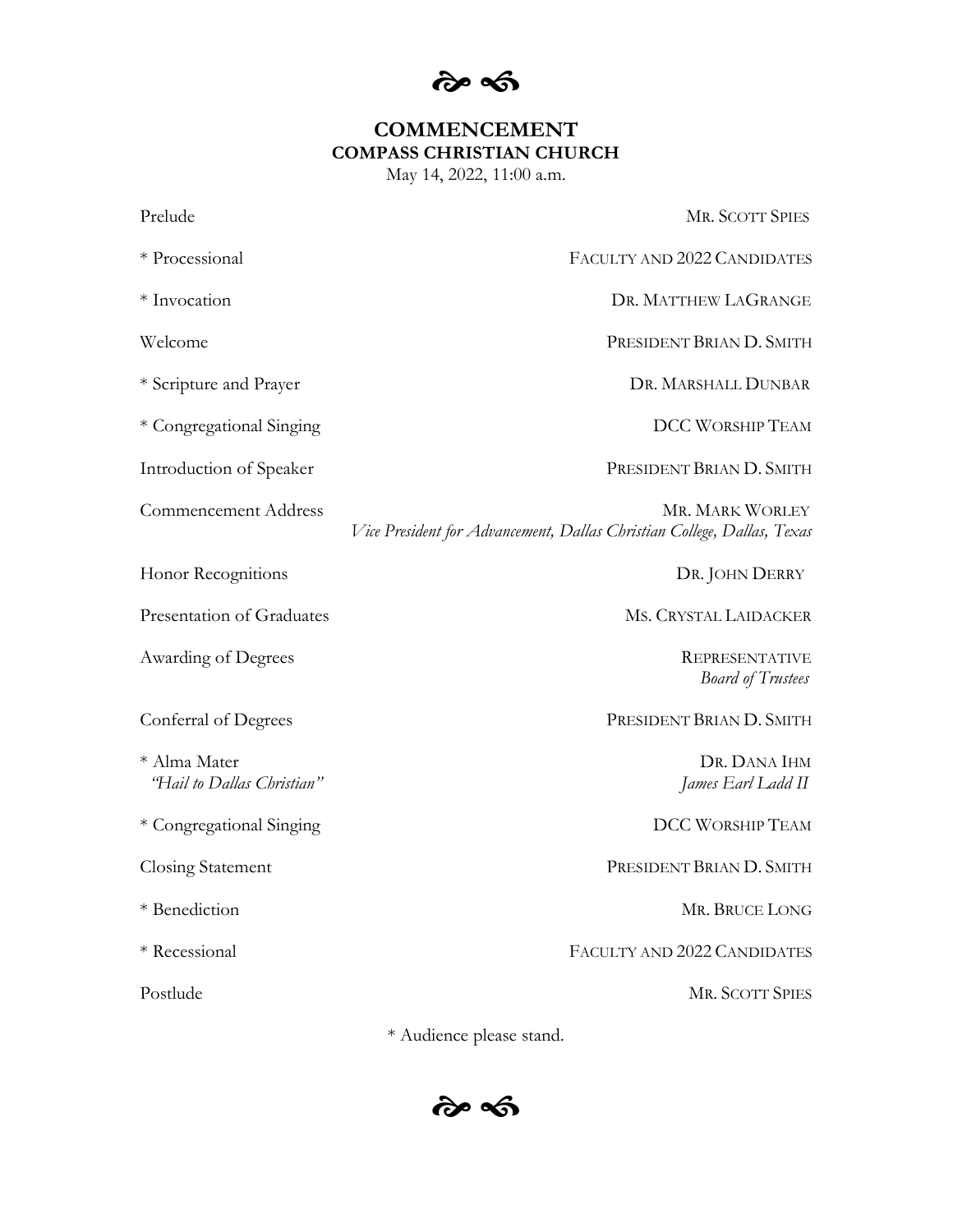# $\approx$   $\leq$

# MARK C. WORLEY

In 1981 Mark Worley, a 1976 graduate of Dallas Christian College, was brought to DCC to be the Director of Admissions. Over the years Mark has made DCC his home and made those who are a part of the DCC community his family. On June 1st Mark will celebrate 41 years at DCC. In his time here he has served as the Director of Admissions, Vice President of Student Development, Interim President, and he currently serves as Vice President for Advancement. In 2015 at DCC's 65th Anniversary Homecoming Celebration Mark was awarded the DCC Lifetime Service Award. Mark is married to his college sweetheart, Caroline. They have three adult children (Kyle, Zach, and Aimee who all graduated from Dallas Christian College), ten grandchildren, and one greatgrandchild. In addition to being an ambassador for DCC, Mark serves as an elder at Compass Christian Church. DCC is honored to welcome Mark Worley as this evening's speaker.



# MISSION STATEMENT

Dallas Christian College educates and mentors students to be people of influence, engaging in their calling to the work of Christ in the Church and in the world.



# THE MACE

"Have confidence in your leaders and submit to their authority, because they keep watch over you as those who must give an account. Do this so that their work will be a joy, not a burden, for that would be of no benefit to you." Hebrews 13:17 (NIV)

The mace has historically been a symbol of progress and authority dating from the early Middle Ages in Europe. The mace of the College, made of mesquite wood harvested on the DCC campus, has three rings on its ferrule that represent the Father, Son, and the Holy Spirit and five rings on the collar for the College's core values and mission. On the head, unadorned, stands the cross of Christ, the most important symbol of all.

> The DCC mace is carried by the president, in whom the authority is vested by the Board of Trustees to govern the institution.

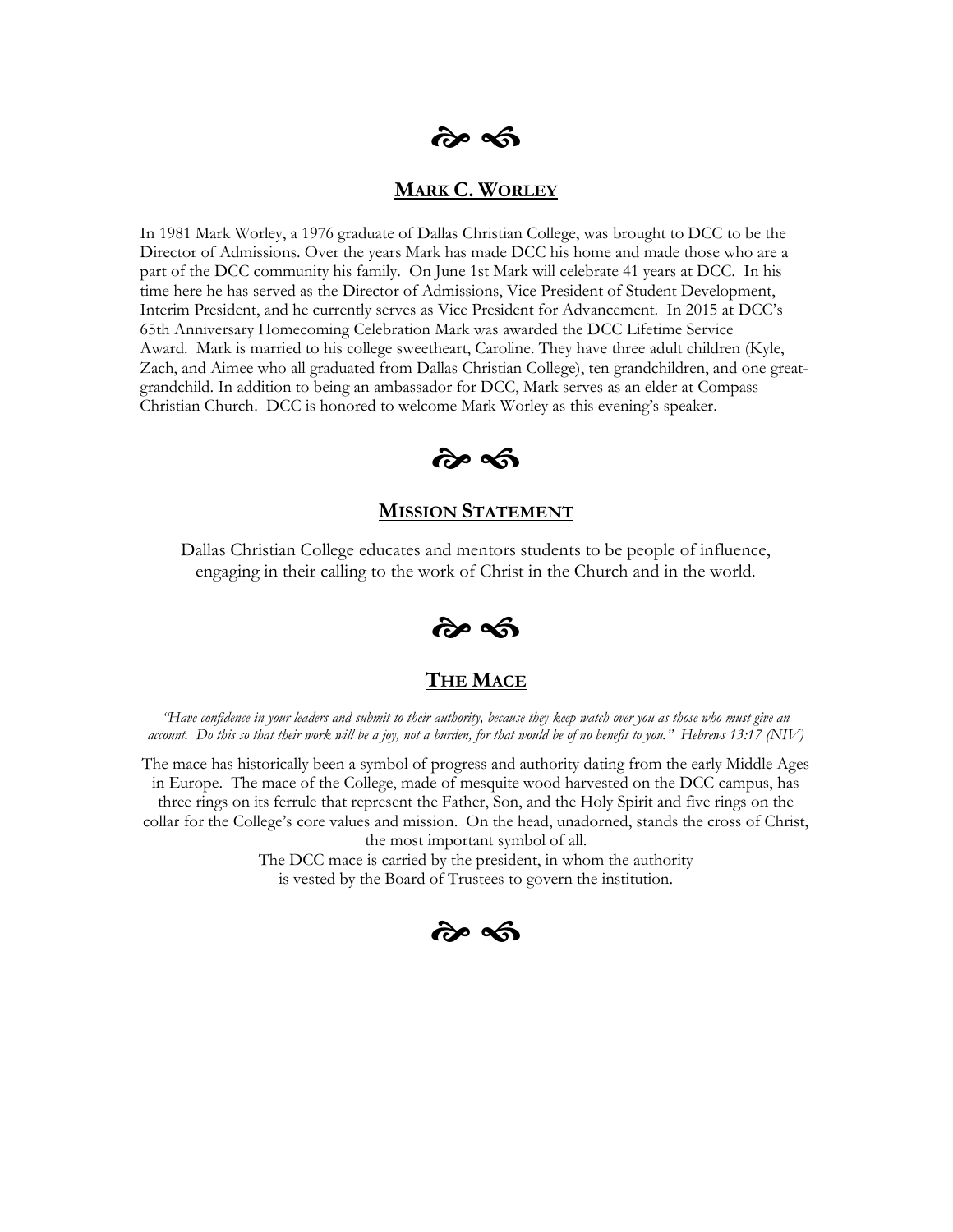p s

# **THE SHEPHERD'S STAFF**

"Even though I walk through the valley of the shadow of death, I will fear no evil, for you are with me; your rod and your staff, they comfort me." Psalm 23:4 (NIV)

The Shepherd's Staff represents the role of leadership. It can be used to steady one's footing on an uneven path, to gently prod sheep in a particular direction, and to protect the flock in times of peril. Most importantly, it is a symbol of God's blessing on His leaders, and upon the sheep for whom they would lay down their lives.



# THE WORD

"The Word of God is living and active. Sharper than any double-edged sword, it penetrates even to dividing soul and spirit, joints and marrow." Hebrews 4:12 (NIV)

The declaration of the Word signifies that the Bible is the foundation on which the Dallas Christian College curriculum stands. The inscription on the College Seal translates to, "Preach the Word." The faculty, staff, and administration desire that all students be capable of individual study of the Word and be living examples of its enduring wisdom (I Peter 2:21).



# ALMA MATER

"Preach the word; be ready in season and out of season; reprove, rebuke, and exhort, with complete patience and teaching." II Timothy 4:2 (ESV)

Hail to Dallas Christian, college fair and fine. Hail to all her heroes; who serve the Lord Divine. Hail to all proclaiming the Kingdom of the light. Hail our Alma Mater; hail her future bright!

James Earl Ladd II

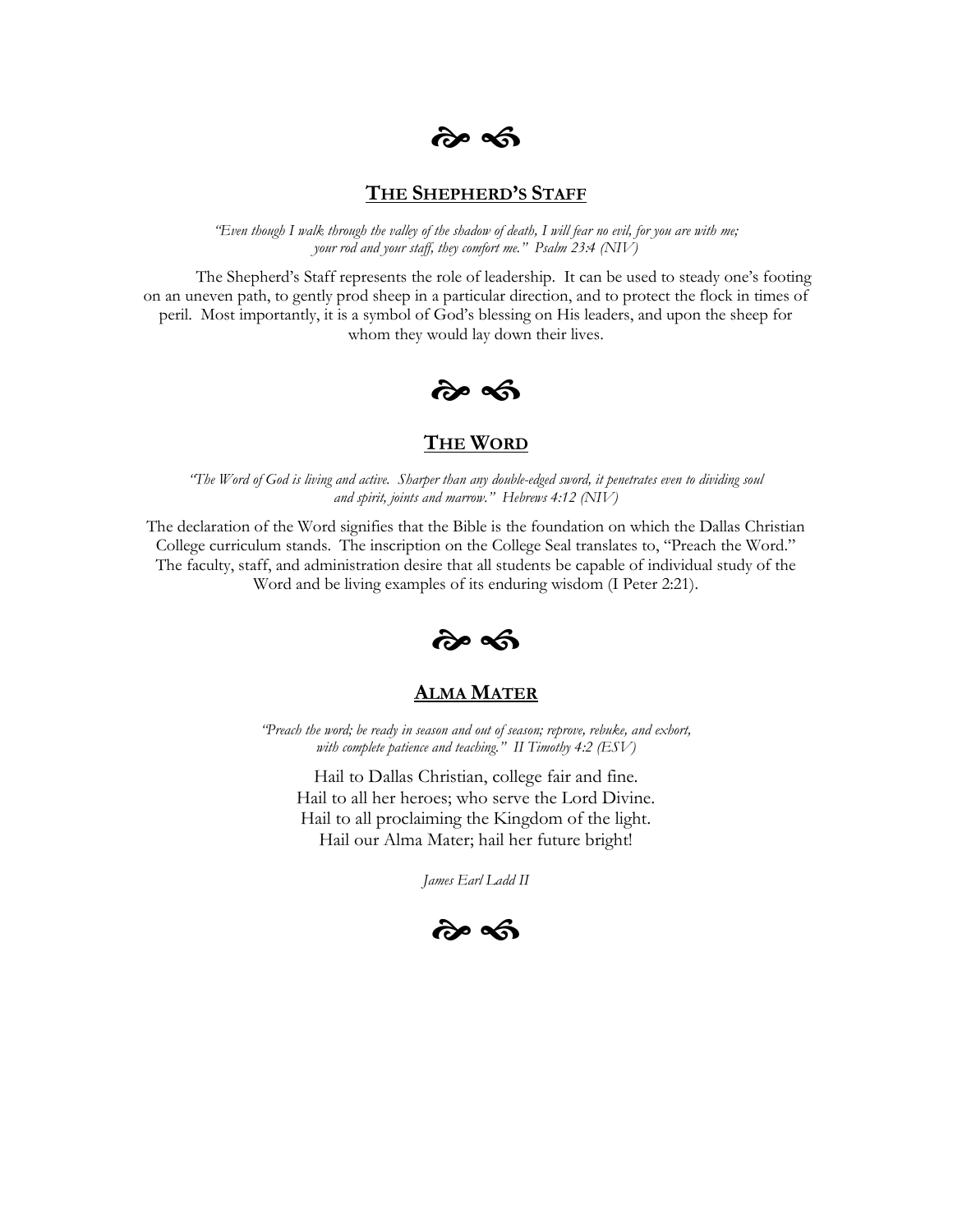po S

# ADMINISTRATION

**PRESIDENT** DR. BRIAN D. SMITH

VICE PRESIDENT FOR ACADEMIC AFFAIRS DR. JOHN DERRY

VICE PRESIDENT FOR ADVANCEMENT MR. MARK C. WORLEY

VICE PRESIDENT FOR ENROLLMENT MANAGEMENT MR. KENNETH FAFFLER

**VICE PRESIDENT FOR FINANCE & OPERATIONS** MS. ANDREA SHORT

VICE PRESIDENT FOR STUDENT DEVELOPMENT DR. MARSHALL DUNBAR



ARTS & SCIENCES DEPARTMENT DR. MARK FISH

**BIBLE & THEOLOGY DEPARTMENT** DR. MARK HAHLEN

> BUSINESS DEPARTMENT DR. LARRY THOMPSON

MUSIC & WORSHIP ARTS DEPARTMENT DR. DANA IHM

PRACTICAL MINISTRIES DEPARTMENT DR. EDWARD SANDERS

> PSYCHOLOGY DEPARTMENT DR. LYNDSEY NEAL

E.L. & SUE DERR **DEPARTMENT OF TEACHER EDUCATION** MRS. CAROLINE WORLEY

**DEAN OF ONLINE INSTRUCTION** MR. BRUCE L. LONG

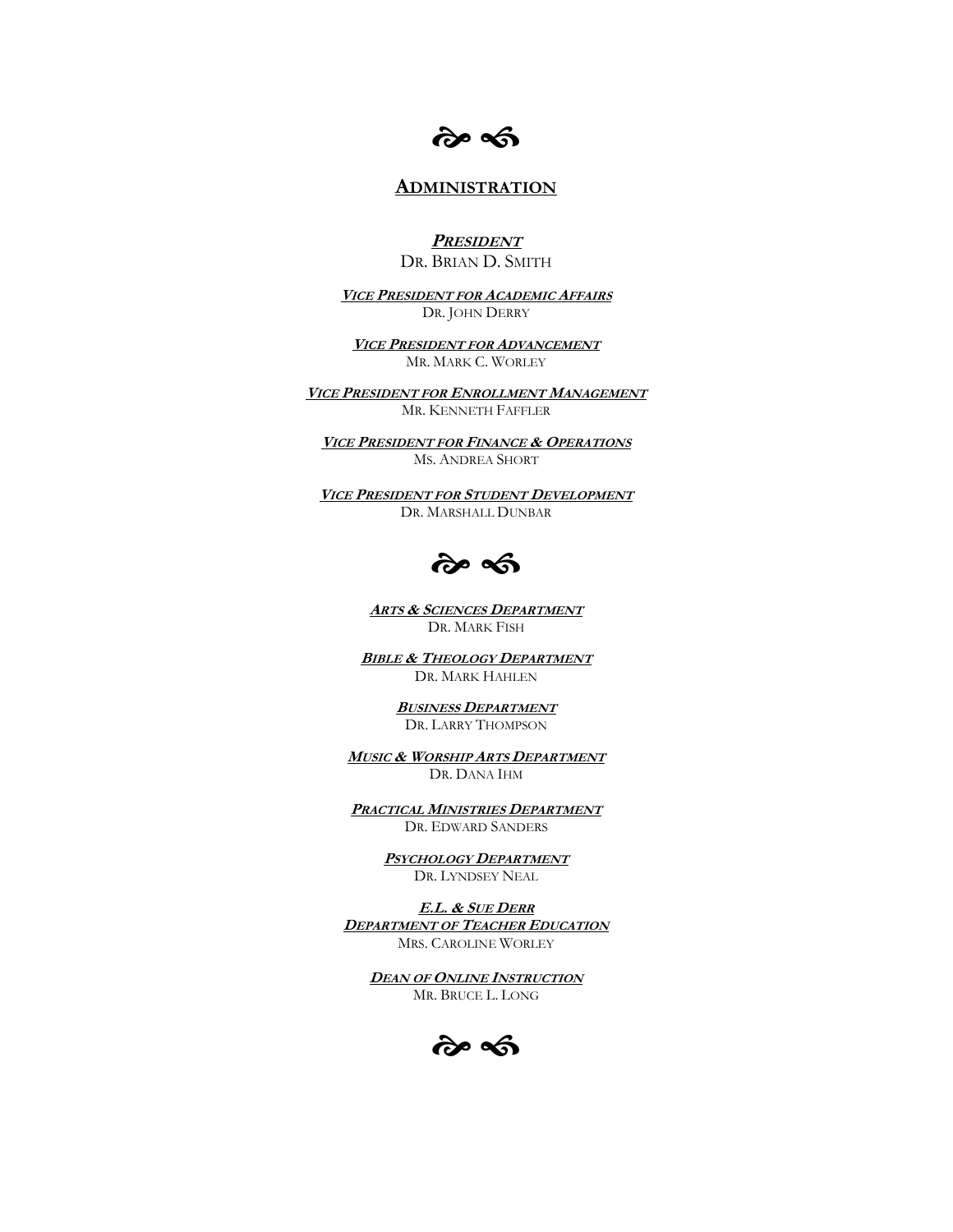

# CLASS OF 2022

### BACHELOR OF ARTS

# BIBLICAL MINISTRY

DAVID CARLTON CLAIR Magna Cum Laude, Biblical Studies Honor Grad, & Biblical Studies Award (2022)

#### PRACTICAL MINISTRIES AND BIBLE

#### JONATHAN ALEXIS CHA RACH

### PRACTICAL MINISTRIES AND BIBLE BIBLICAL LANGUAGES MINOR

CALEB EUGENE GARRETT Cum Laude, Biblical Studies Honor Grad, Biblical Languages Award (2022), Delta Epsilon Chi, & Preaching Award (2022)



# **BACHELOR OF SCIENCE**

#### INTERDISCIPLINARY STUDIES AND BIBLE

LAUREN BAKER Magna Cum Laude, Crusader of Excellence (2020 & 2022), Student Athlete of the Year (2022), & Humanities Award (2022)

CAITLYN YABLON Magna Cum Laude, Biblical Studies Honor Grad, & Student Athlete of the Year (2021)

> **BIBLE** CHRISTIAN LIFE COACHING CONCENTRATION

FAITH CASTANEDA Magna Cum Laude & Crusader of Excellence (2022)

#### BIBLICAL MINISTRY

ROBERTO CASTILLO Cum Laude, Biblical Studies Honor Grad, & Snyder Award (2022)

> ANGELA MARIE JOHNSON Magna Cum Laude & Biblical Studies Honor Grad

JOSHUA MUÑOZ Cum Laude & Biblical Studies Honor Grad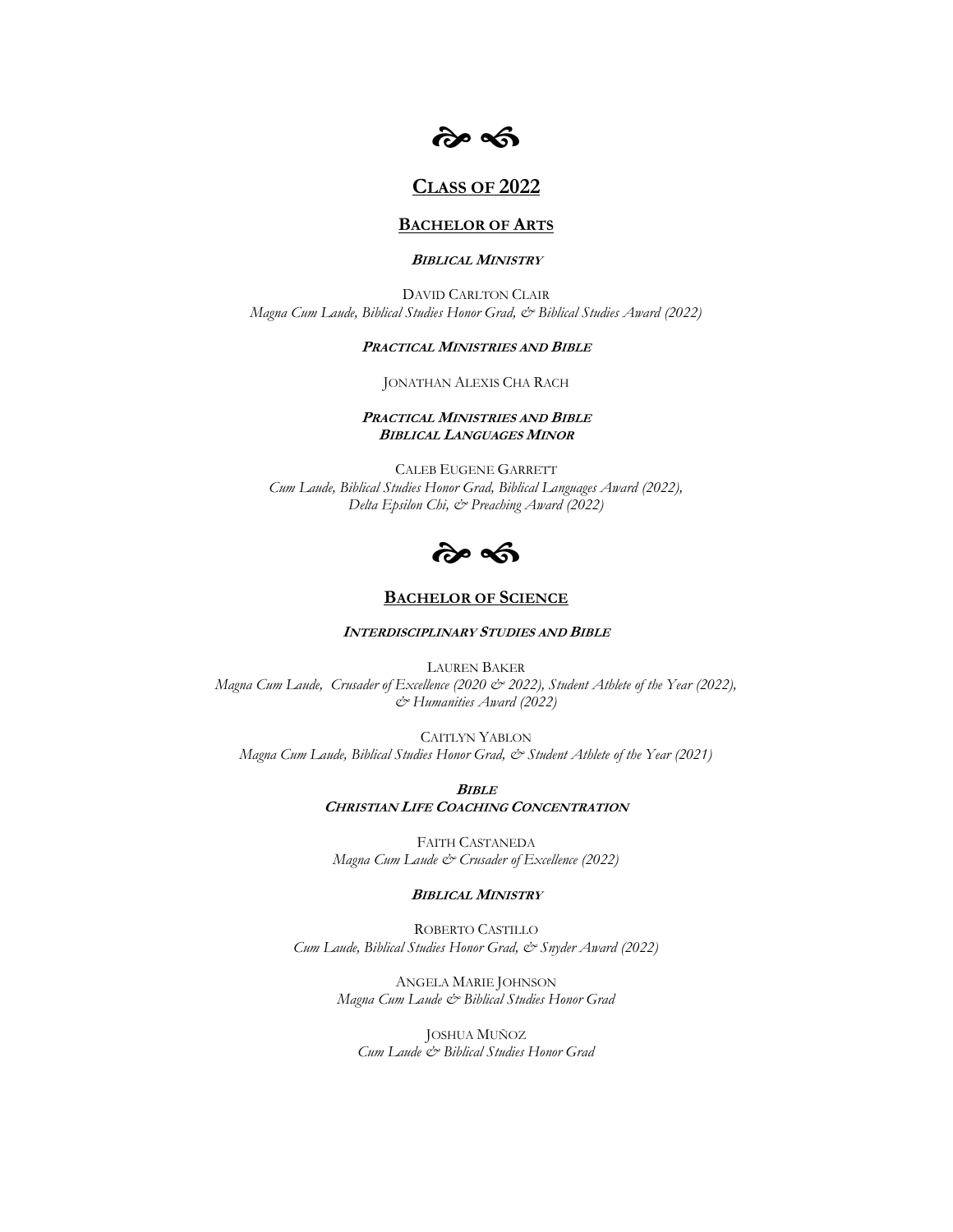#### BIBLICAL MINISTRY (con't.)

IRA J. TATE Magna Cum Laude, Biblical Studies Honor Grad, & Wineinger Award (2022)

#### BUSINESS AND BIBLE

CADE G. CROYSDALE

#### LESSIE MEECE-STOABS

CASEY WYATT MORROW Cum Laude, Biblical Studies Honor Grad, Faith in Action Award (2020 & 2021), & Perkins Award (2022)

ELIZABETH ANNE MORROW Fruit of the Spirit Award (2021 & 2022) & Team Leadership MVP (2022)

### BUSINESS AND BIBLE MINISTRY STUDIES MINOR

VAN SIANG CEU Biblical Studies Honor Grad & Outstanding Business Leadership Award (2022)

#### **BUSINESS BIBLE MINOR**

EMMANUEL SUNDAY ABAKA

LEIA MILEDGE-TWINE

## TREVER SMITH

LARA MAE GRASS THOMAS

# FERNANDO VAQUERA, JR. Faith in Action Award (2019)

#### ELIZABETH MAY WAGNER

#### PRACTICAL MINISTRIES AND BIBLE

MICHAEL LOUIS SALAZAR

## ZACHARY DEAN SHAFFER

# PSYCHOLOGY AND BIBLE

CRUZ BARRERA II Faith in Action Award (2020)

VONTASHIA NICHOLE BUTLER Magna Cum Laude & Biblical Studies Honor Grad

ADDISON KATE MAUPIN

Magna Cum Laude, Biblical Studies Honor Grad, Delta Epsilon Chi, Kings Award-Academic Psychology (2020), Kings Award-Applied Psychology (2019), & Outstanding Psychology Student (2022)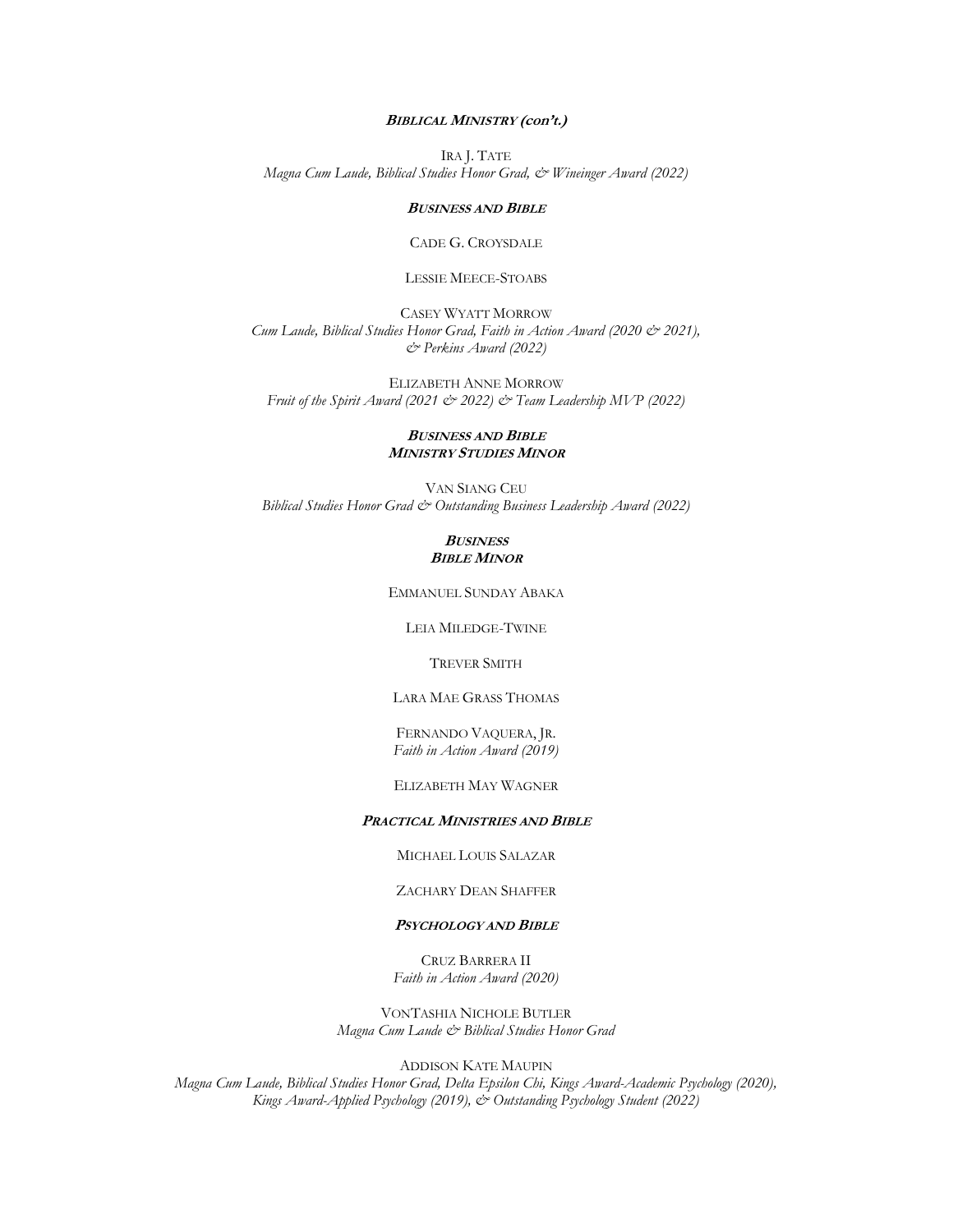## PSYCHOLOGY AND BIBLE (con't.)

COLLIN PATTEN Faith in Action Award (2022)

KEELEY CLAIRE PRICE Cum Laude, Biblical Studies Honor Grad, & Faith in Action Award (2020, 2021, & 2022)

> MATTHEW C. SCOTT Kings Award-Applied Psychology (2022)

RILEY W. STOABS Summa Cum Laude, Biblical Studies Honor Grad, Kings Award-Academic Psychology (2019), Outstanding Psychology Student (2022), & Stone-Campbell Journal Promising Scholar (2022)

JAMIE RENAE TAYLOR

PAULETTE P. THOMPSON Magna Cum Laude & Biblical Studies Honor Grad

### PSYCHOLOGY AND BIBLE BUSINESS MINOR

ADRIEL DAVILA Student Athlete of the Year (2021)

### **PSYCHOLOGY** BIBLE MINOR

MONICA ADAMS Cum Laude

### **PSYCHOLOGY BIBLE MINOR** CHRISTIAN LIFE COACHING CONCENTRATION

ELLEN ELIZABETH LAGRANGE Magna Cum Laude



# ASSOCIATE OF ARTS

**HUMANITIES** 

TRENTON STONE AULGER

JONATHAN D. GREGORICH Crusader of Excellence (2021) & Faith in Action Award (2022)